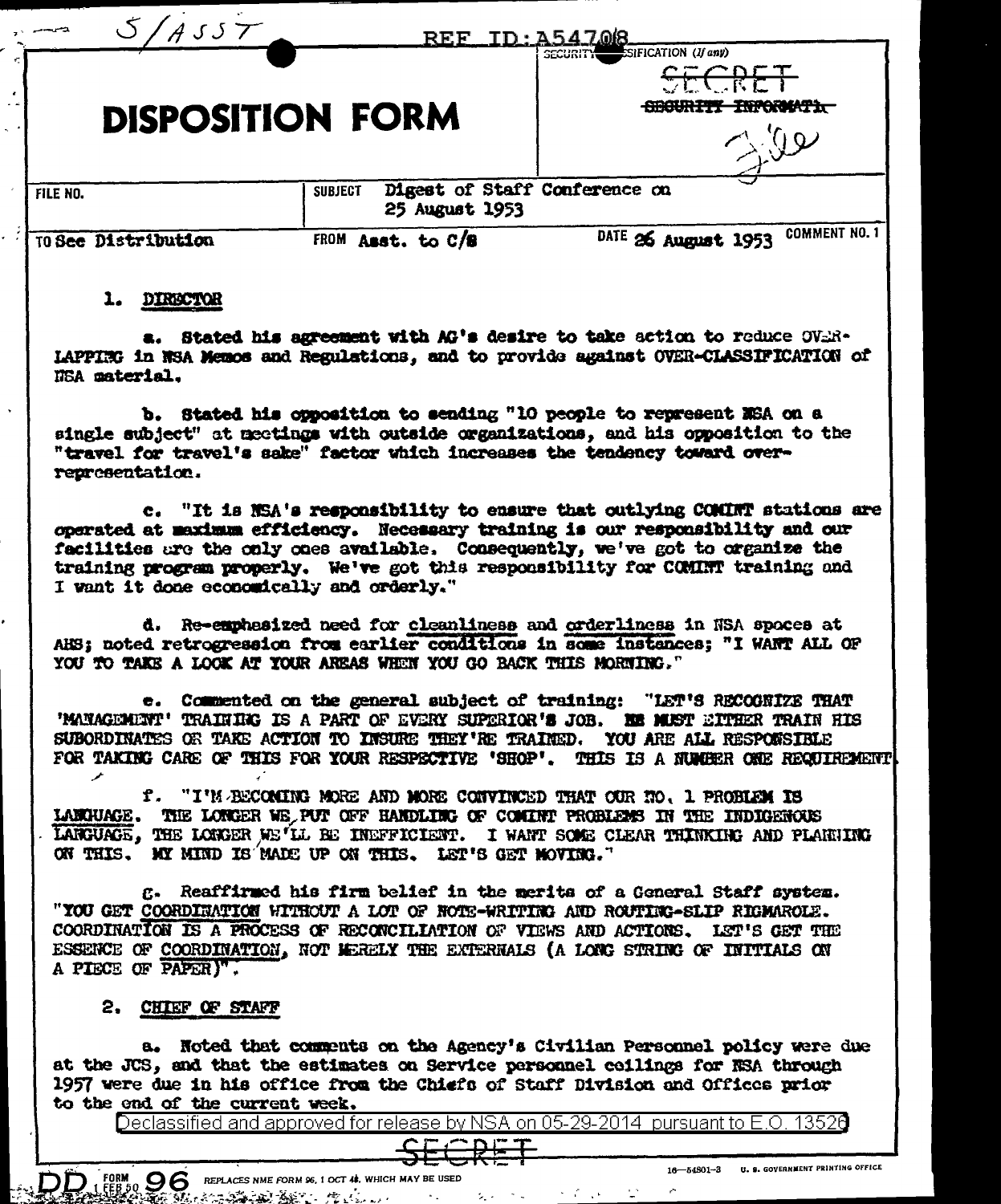### 3. DC/S, PLANS AND OPERATIONS

a. Noted that proposed USCIB Directive #5 (a security paper) vas considered by USCIB last week. Added that chances for approval look good.

# $4. R/D$

a. Reported that Navy BuSHIP's representatives had inquired whether NSA's move to Fort Meade would effect BuSHIPS-NSA relationships, and had indicated possibility of moving NSS contracting machine section to Meade when NSA goes these. (Col. Cunkle has Navy letter on this)

HCHR: NS4708

**SECURITY INFORMATION** 

#### **5. COMPTROLLER**

a. Requested that routine drafting-work requirements be submitted to COMP at least 2 weeks in advance of desired date of completion.

# 6. AG

a. Noted that AG currently completing project to reduce overlapping between NSA official orders, memoranda, circulars, etc. Added that/future such publications will show the expiration date. Noted desire to delete references to AFSA: to attain consistency in HSA internal and external publications; and to determine and promulgate "ground rules" for classifying material, especially as they pertain to unique NSA aspects.

b. Noted that approval of revised Appendix "B" of BRUSA will change some present security classification concepts.

## 7. PERSONNEL

a. Noted that work on an integrated civilian promotion policy was about completed. Said it would be ready for presentation on about 27 August.

#### 8. TRAINING

a. Noted wastefulness of on-the-job training and agreed to go into this matter in detail with Col. Weeks who challenged conclusion.

 $9. P/P$ 

a. Noted that JCS recommends abolition of AFSAC and replacement by a **Joint Security Committee to have jurisdiction over both COMINT and COMSEC** Service matters.

#### 10. SECURITY

a. Hoted steps taken to stop production and dissemination of pornographic literature within NSA; added that this is basically an administrative rather than a security problem. All Watch Officers must be instructed to inspect their areas frequently.